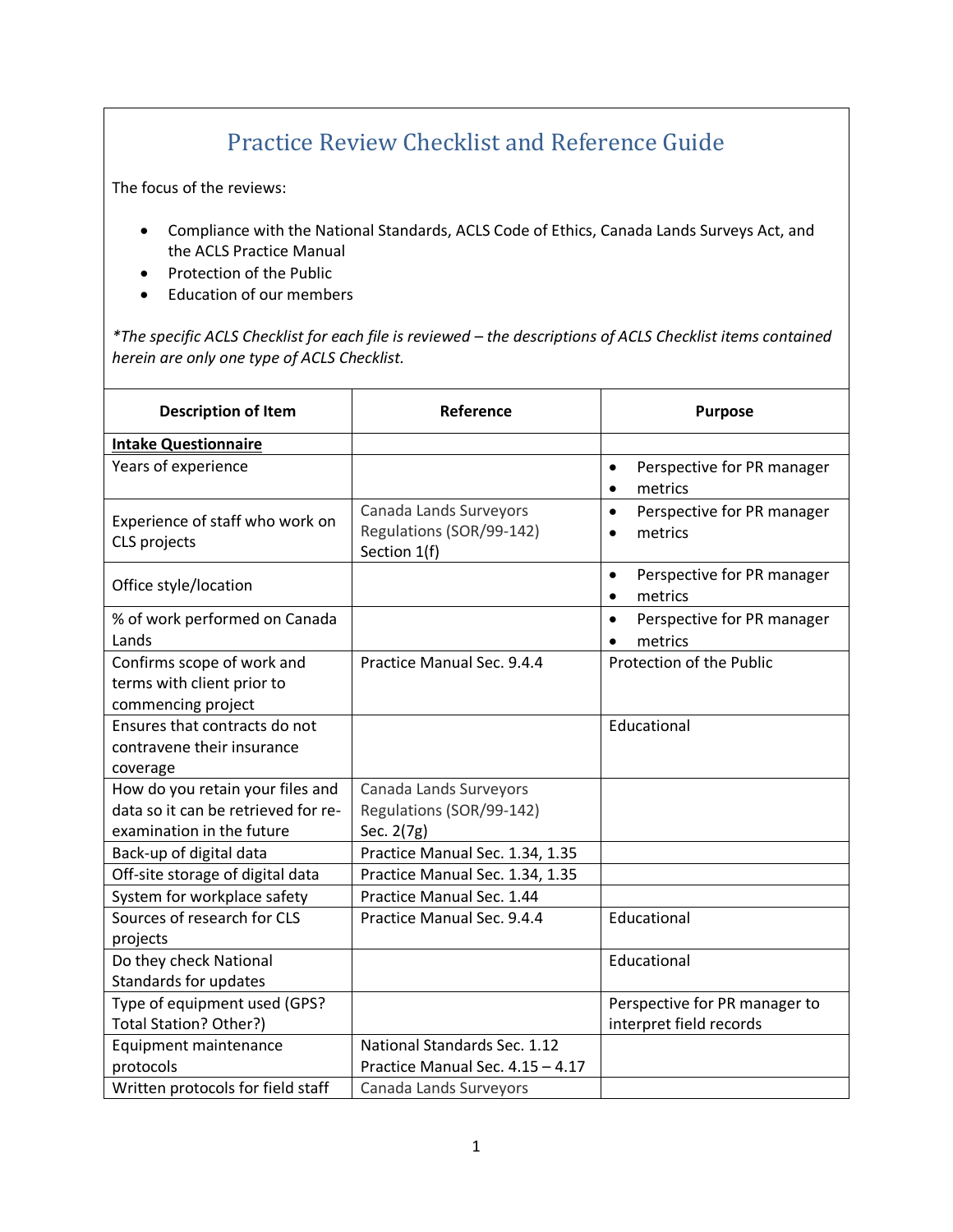|                                                       | Regulations (SOR/99-142)                     |                                                           |
|-------------------------------------------------------|----------------------------------------------|-----------------------------------------------------------|
|                                                       | Section 7(a)                                 |                                                           |
| How do field crews identify                           | Practice Manual Sec. 1.39                    | Protection of the Public                                  |
| themselves to abutting property                       |                                              |                                                           |
| owners<br>Description of field records                |                                              | Perspective for PR manager to                             |
|                                                       |                                              | interpret field records                                   |
| Describe method of verifying                          | Practice Manual Sec. 4.1, 9.4.5              |                                                           |
| placed monuments                                      |                                              |                                                           |
|                                                       | Section 4.3.3 Quality Control in             |                                                           |
|                                                       | the Guidelines for RTK/RTN                   |                                                           |
|                                                       | GNSS Surveying in Canada, July               |                                                           |
|                                                       | 2015 Version 1.2, Natural                    |                                                           |
|                                                       | Resources Canada, Surveyor<br>General Branch |                                                           |
| How are check measurements                            |                                              | Perspective for PR manager to                             |
| identified in field records                           |                                              | interpret field records                                   |
| Field staff supervision                               | Canada Lands Surveyors                       |                                                           |
|                                                       | Regulations (SOR/99-142)                     |                                                           |
|                                                       | Section 7(a)                                 |                                                           |
|                                                       | Practice Manual Sec. 9.3                     |                                                           |
| Describe quality control                              |                                              | Perspective for PR manager                                |
| procedures when checking your                         |                                              |                                                           |
| plan                                                  |                                              |                                                           |
| Written record of any changes to<br>the scope of work | Practice Manual Sec. 9.4.3                   | Protection of the Public<br>$\bullet$<br>Educational      |
| Do you report to your client                          | Practice Manual Sec. 9.4.4                   | $\bullet$                                                 |
| <b>Field Work and Field Records</b>                   |                                              |                                                           |
| <b>Best Evidence</b>                                  | Practice Manual Sec. 2.4                     | The best evidence of the                                  |
|                                                       |                                              | boundaries must be thoroughly                             |
|                                                       |                                              | searched for. Notations are                               |
|                                                       |                                              | required on field records of                              |
|                                                       |                                              | evidence found and also of the                            |
|                                                       |                                              | evidence looked for but not                               |
|                                                       |                                              | found.                                                    |
| <b>Field Records</b>                                  | Practice Manual Sec. 4.22, 4.23,             | All surveys must have                                     |
|                                                       | 9.4.5                                        | corresponding field records of all<br>observational data. |
| <b>Field Procedure</b>                                | Practice Manual Sec. 4.1, 9.4.5              | Field records should indicate                             |
|                                                       |                                              | everything found, observed, and                           |
|                                                       |                                              | done in the field in the course of                        |
|                                                       |                                              | the survey. The method and                                |
|                                                       |                                              | progression of the survey should                          |
|                                                       |                                              | be clearly demonstrated.                                  |
| <b>Measurement Verification</b>                       | Practice Manual Sec. 4.1, 9.4.5              | Are measurements verified?                                |
|                                                       |                                              | (mathematical closure or                                  |
|                                                       |                                              | independent measurement).                                 |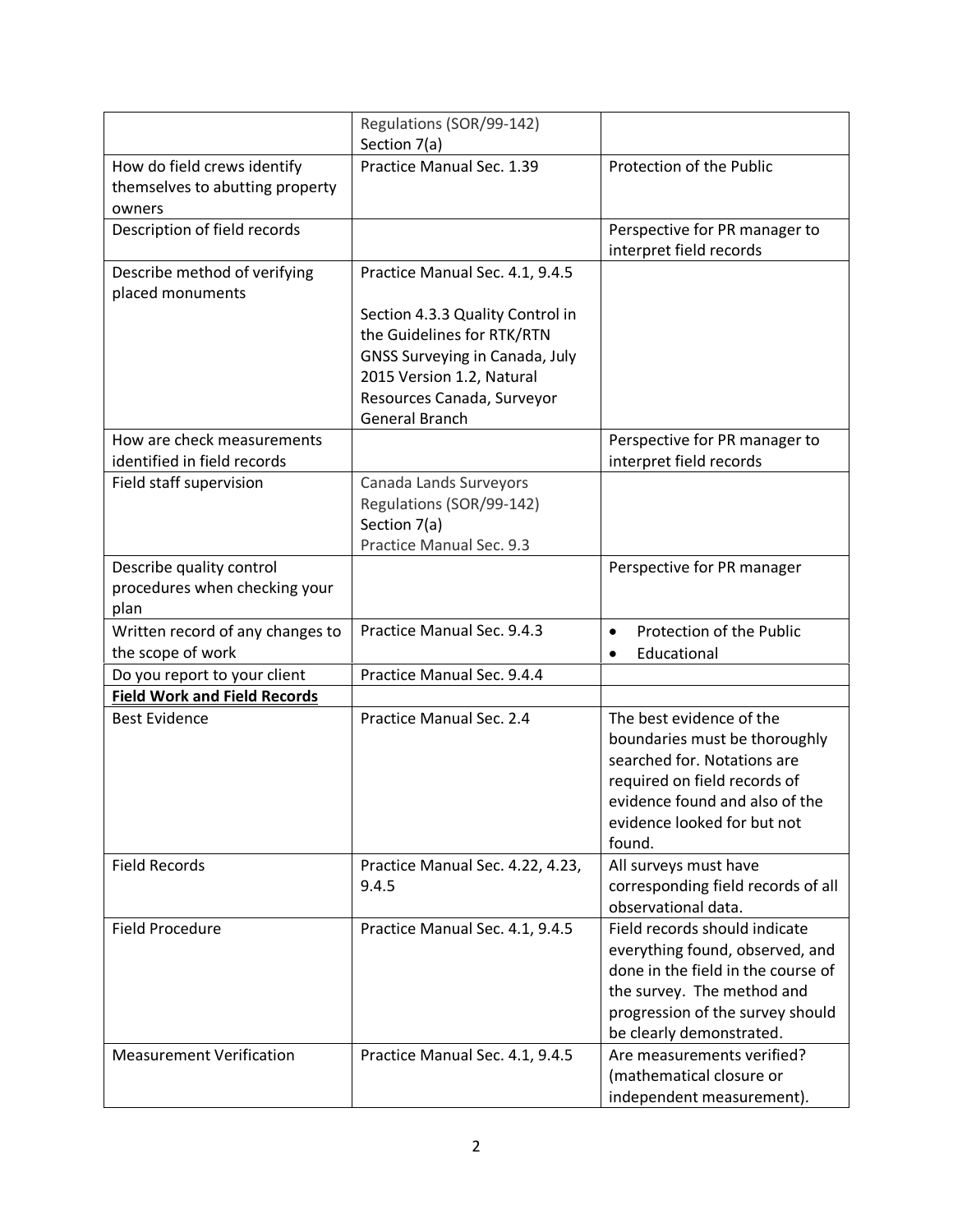| Fences (hedges, retaining walls,   | National Standards Sec. 1.11             | Fences and features close to the |
|------------------------------------|------------------------------------------|----------------------------------|
| $etc.$ )                           | $(60)$ , 2.2.4 $(36)$                    | boundary must be shown on        |
|                                    |                                          | plans.                           |
| Description and the location of    | Practice Manual Sec. 4.18a, 9.4.5        |                                  |
| the project                        |                                          |                                  |
| The names and duties of persons    | Practice Manual Sec. 4.18b, 9.4.5        |                                  |
| in the field party identified      |                                          |                                  |
| The type and identification of     | Practice Manual Sec. 4.18c, 9.4.5        |                                  |
| survey equipment used              |                                          |                                  |
| identified                         |                                          |                                  |
| The date of observations           | Practice Manual Sec. 4.18d, 9.4.5        |                                  |
| Each quantitative observation or   | Practice Manual Sec. 4.18e, 9.4.5        |                                  |
| measurement                        |                                          |                                  |
| A complete description of every    | Practice Manual Sec. 4.18f, 9.4.5        |                                  |
| monument found, restored or        |                                          |                                  |
| placed, including markings and     |                                          |                                  |
| ancillary monumentation            |                                          |                                  |
| Searches made for monuments        | Practice Manual Sec. 4.18g, 9.4.5        |                                  |
| and other physical evidence        |                                          |                                  |
| If applicable, reasons why         | Practice Manual Sec. 4.18h, 9.4.5        |                                  |
| monuments cannot be placed         |                                          |                                  |
| where specified in the             |                                          |                                  |
| instructions                       |                                          |                                  |
|                                    |                                          |                                  |
| The methods used to re-            | Practice Manual Sec. 4.18i, 9.4.5        |                                  |
| establish lost monuments           |                                          |                                  |
| identified                         |                                          |                                  |
| Searches made for documentary      | Practice Manual Sec. 4.18j, 9.4.5        |                                  |
| or verbal evidence                 |                                          |                                  |
| Data added to field notes on a     | Practice Manual Sec. 4.18k               |                                  |
| date other than that recorded on   |                                          |                                  |
| the page should be so identified   |                                          |                                  |
| north arrow                        | Practice Manual Sec. 4.19 (1a),          |                                  |
|                                    | 9.4.5                                    |                                  |
| weather conditions                 | Practice Manual Sec. 4.19 (1a),          |                                  |
| offset lines and traverse lines    | 9.4.5                                    |                                  |
| identified                         | Practice Manual Sec. 4.19 (1a)           |                                  |
| names and widths of streets        | Practice Manual Sec. 4.19 (1a)           |                                  |
| annotation of instrument           |                                          |                                  |
| stations, interline points, points | Practice Manual Sec. 4.19 (1a),<br>9.4.5 |                                  |
| of intersection, site stations etc |                                          |                                  |
| whether angles and distances or    | Practice Manual Sec. 4.19 (1a)           |                                  |
| coordinates have been set or       |                                          |                                  |
| measured                           |                                          |                                  |
| reference to records of field      | Practice Manual Sec. 4.19 (1a)           |                                  |
| calculations                       |                                          |                                  |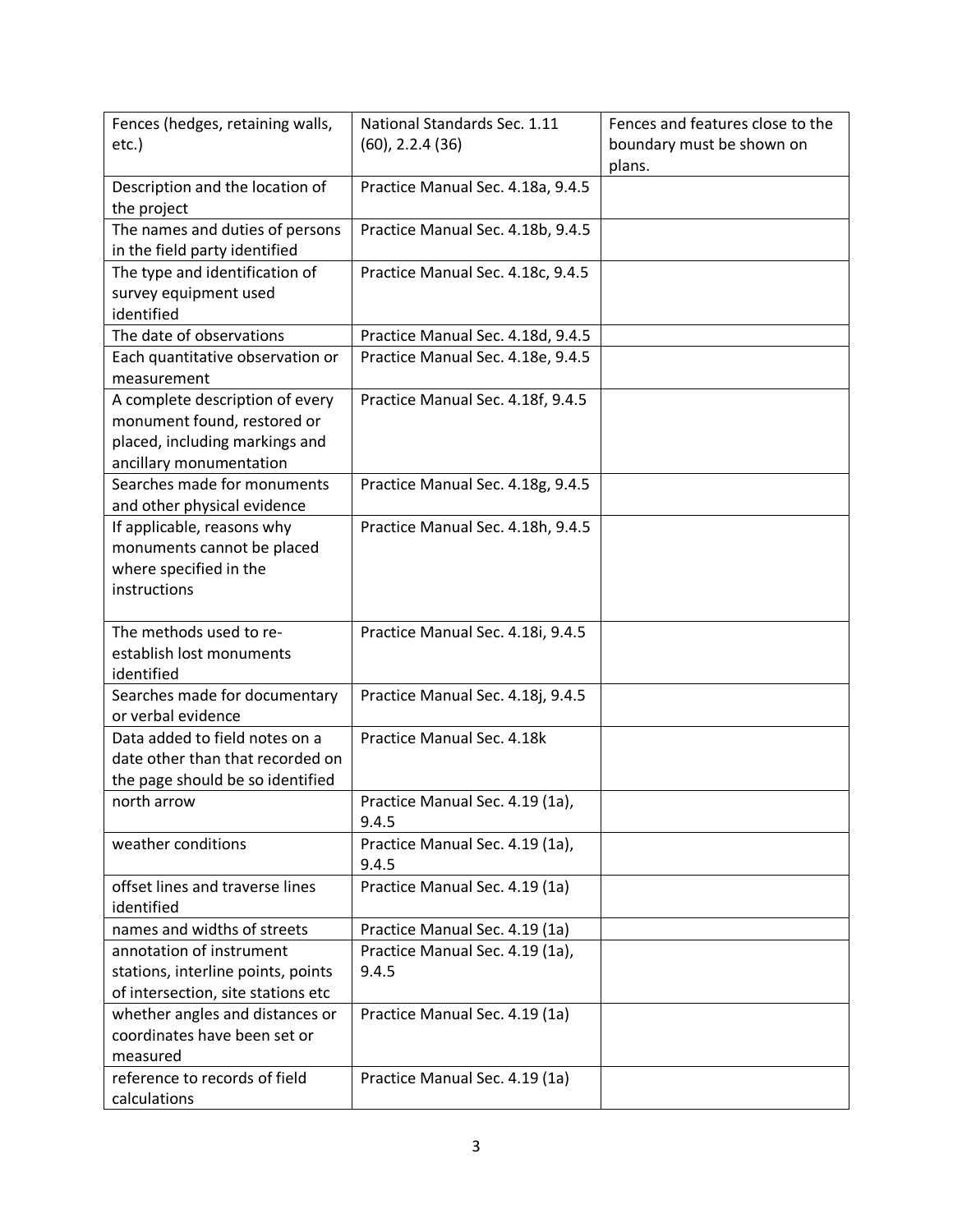| the point numbers which relate<br>to the measurements in the<br>schedule of measurements or<br>stored in the data collector                                            | Practice Manual Sec. 4.19 (1a)           |                                                                                                                                                                                                                                  |
|------------------------------------------------------------------------------------------------------------------------------------------------------------------------|------------------------------------------|----------------------------------------------------------------------------------------------------------------------------------------------------------------------------------------------------------------------------------|
| direct check measurements                                                                                                                                              | Practice Manual Sec. 4.19 (1a),<br>9.4.5 |                                                                                                                                                                                                                                  |
| a record of corrective<br>instructions, if any, to be applied<br>to the data stored in the data<br>collector                                                           | Practice Manual Sec. 4.19 (1b)           |                                                                                                                                                                                                                                  |
| a schedule of measurements                                                                                                                                             | Practice Manual Sec. 4.19 (1c)           |                                                                                                                                                                                                                                  |
| a reference to the computer file<br>where the data captured in the<br>field is stored                                                                                  | Practice Manual Sec. 4.19 (1d),<br>9.4.5 |                                                                                                                                                                                                                                  |
| A record of the mode of<br>operation when using GPS                                                                                                                    | Practice Manual Sec. 4.19 (2)            |                                                                                                                                                                                                                                  |
| Antenna height measurements<br>and their verification should be<br>recorded                                                                                            | Practice Manual Sec. 4.19 (2),<br>9.4.5  |                                                                                                                                                                                                                                  |
| A record of the relationship of<br>the "control points" to the actual<br>job                                                                                           | Practice Manual Sec. 4.19 (3)            |                                                                                                                                                                                                                                  |
| The control station name and<br>inscription, the position of the<br>control stations (coordinates,<br>elevations etc), datum and map<br>projection should be provided. | Practice Manual Sec. 4.19 (4)            |                                                                                                                                                                                                                                  |
| For "project control" the<br>geodetic control to which it was<br>tied into should be indicated.                                                                        | Practice Manual Sec. 4.19 (4)            |                                                                                                                                                                                                                                  |
| In addition, any transformations<br>applied to the GPS derived<br>positions should be provided                                                                         | Practice Manual Sec. 4.19 (4)            |                                                                                                                                                                                                                                  |
| GPS/GNSS setup pages                                                                                                                                                   | Practice Manual Sec. 4.23                |                                                                                                                                                                                                                                  |
| Page numbers                                                                                                                                                           | Practice Manual Sec. 9.4.5               |                                                                                                                                                                                                                                  |
| All evidence placed shown and<br>noted                                                                                                                                 | Practice Manual Sec. 4.18f               |                                                                                                                                                                                                                                  |
| Placed evidence has redundant<br>measurements                                                                                                                          | Practice Manual Sec. 4.1                 |                                                                                                                                                                                                                                  |
| <b>Survey Report (if applicable)</b>                                                                                                                                   |                                          |                                                                                                                                                                                                                                  |
| Description of survey problems<br>encountered, and how they<br>were dealt with                                                                                         | National Standards 5.1.3 (4, 6)          | A survey report is required if<br>more information or<br>documentation is required than<br>what is shown on the surveyor's<br>submitted plans and or field<br>notes. A survey report is not<br>required if there is nothing more |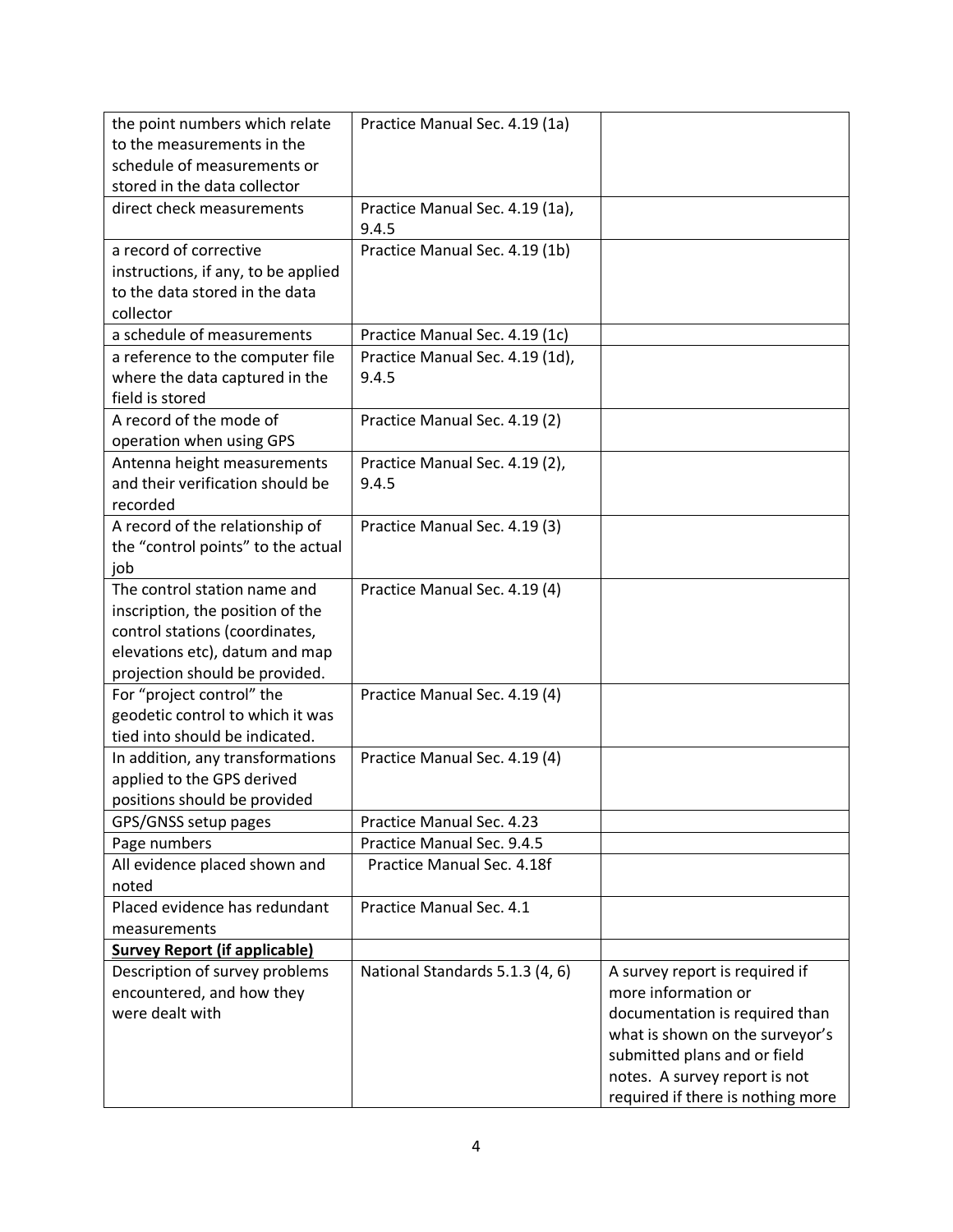|                                   |                                    | to report.          |
|-----------------------------------|------------------------------------|---------------------|
| Any affidavits regarding evidence |                                    | per ACLS Checklist* |
| of boundaries taken during the    |                                    |                     |
| course of the survey              |                                    |                     |
| Copies of any plans or other      |                                    | per ACLS Checklist* |
| documents relevant to the         |                                    |                     |
| survey that are not of public     |                                    |                     |
| record and that have not been     |                                    |                     |
| previously submitted              |                                    |                     |
| Reports on verbal or other        |                                    | per ACLS Checklist* |
| evidence obtained                 |                                    |                     |
| Legal principles used to restore  |                                    | per ACLS Checklist* |
| or re-establish monuments         |                                    |                     |
| How access will be provided to    |                                    | per ACLS Checklist* |
| parcels on First Nation Lands     |                                    |                     |
| when those parcels will be used   |                                    |                     |
| to define interests to be         |                                    |                     |
| registered in the Indian Lands    |                                    |                     |
| Registry                          |                                    |                     |
| Discrepancies with previous       |                                    | per ACLS Checklist* |
| surveys and how they were dealt   |                                    |                     |
| with                              |                                    |                     |
| Geo-referencing information       |                                    | per ACLS Checklist* |
| Any imagery and terrestrial       |                                    | per ACLS Checklist* |
| photographs of water              |                                    |                     |
| boundaries                        |                                    |                     |
| <b>Plan Title</b>                 |                                    |                     |
| CLSR and LTO/LRO plan number      | See specimen plans                 | per ACLS Checklist* |
| blocks present on the plan        |                                    |                     |
| Specify Sheet x of n for multi    | National Standards 8.3 (25)        | per ACLS Checklist* |
| sheet plans                       |                                    |                     |
| Plan of Survey of (boundary,      | National Standards 2.2.3 (12a)     | per ACLS Checklist* |
| parcel designator, easement,      | 2.4.3 (4,5), 2.3.3 (4), 2.5.5 (11) |                     |
| row, licence, etc.)               |                                    |                     |
| Name and number of Reserve        | National Standards 2.2.3 (12c)     | per ACLS Checklist* |
| (spell out), National Park of     |                                    |                     |
| Canada, etc.                      |                                    |                     |
| New Parcel designators shown,     | National Standards 2.2.3 (12a)     | per ACLS Checklist* |
| (Lot #, Block #, Quad, Road,      |                                    |                     |
| Subdivision names)                |                                    |                     |
| The name of the subdivision,      | National Standards 2.2.3 (12b)     | per ACLS Checklist* |
| Town site, community, and/or      |                                    |                     |
| municipality in which the survey  |                                    |                     |
| is located                        |                                    |                     |
| Section, Township & Range, or     | National Standards 2.2.3 (12d)     | per ACLS Checklist* |
| Lot and Concession (note if       |                                    |                     |
| theoretical)                      |                                    |                     |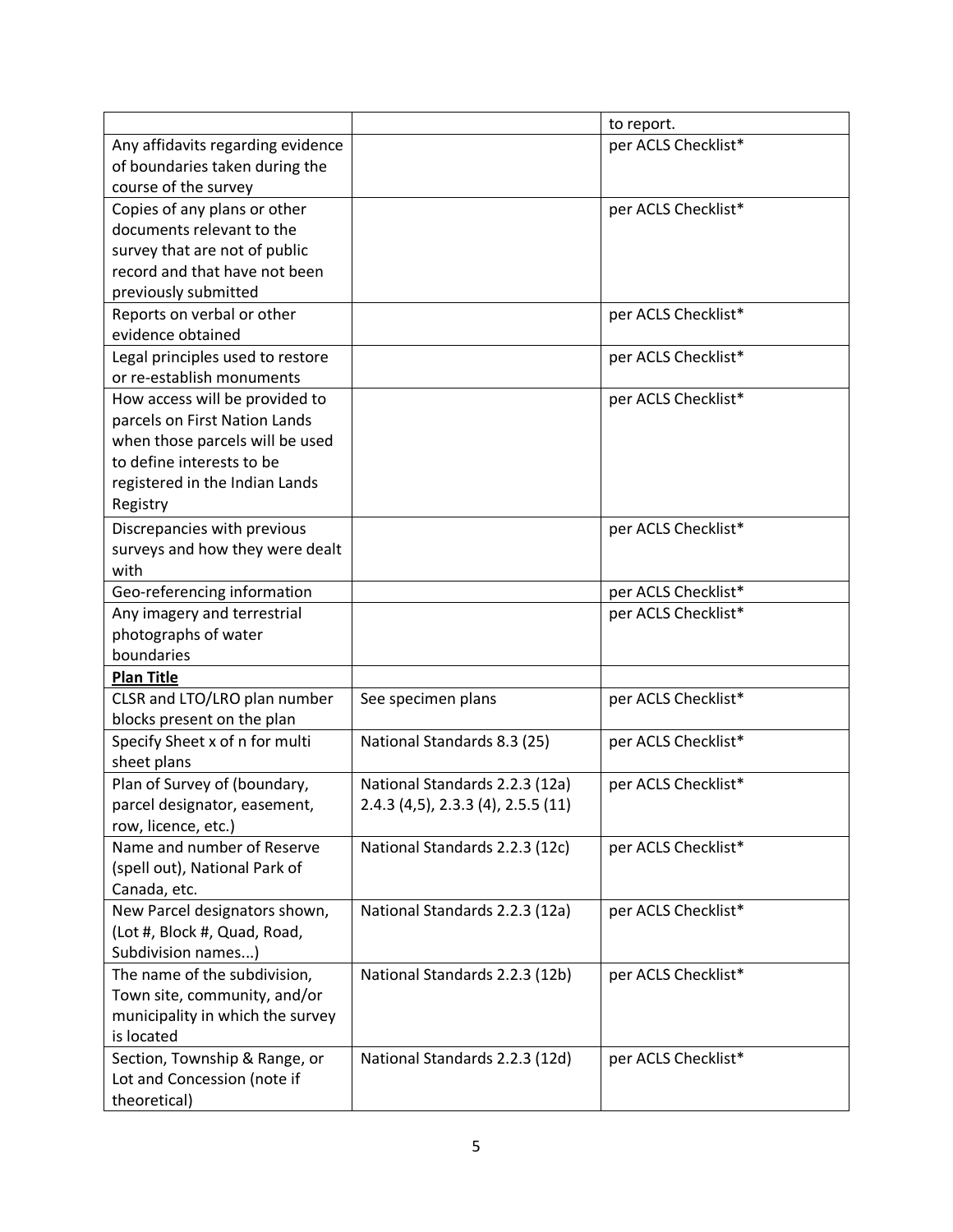| The District or County (if                          | National Standards 2.2.3 (12e)            | per ACLS Checklist* |
|-----------------------------------------------------|-------------------------------------------|---------------------|
| appropriate)                                        |                                           |                     |
| The Province or Territory                           | National Standards 2.2.3 (12f)            | per ACLS Checklist* |
| Plan Scale Ratio and Bar Scale<br>shown to standard | National Standards 2.2.3 (13)             | per ACLS Checklist* |
| <b>Plot Size Stated</b>                             | National Standards 2.2.3 (13<br>2.2.2(11) | per ACLS Checklist* |
| Period of Field Survey Statement                    | National Standards 2.2.3 (14)             | per ACLS Checklist* |
| <b>Comprising Statement shown</b>                   | National Standards 2.2.3 (15)             | per ACLS Checklist* |
| (when appropriate): includes                        |                                           |                     |
| legal descriptions of underlying                    |                                           |                     |
| parcels that are replaced by new                    |                                           |                     |
| parcels                                             |                                           |                     |
| Legend                                              |                                           |                     |
| Explanation of other line types                     | National Standards App C Table<br>283     | per ACLS Checklist* |
| Source of any derived data,                         |                                           | per ACLS Checklist* |
| included methods used to plot                       |                                           |                     |
| features                                            |                                           |                     |
| Explanation of all symbols shown                    | National Standards Sec. 2.2.3             |                     |
|                                                     | (16b)                                     | per ACLS Checklist* |
|                                                     | App C Table 1 Recommended                 |                     |
|                                                     | Symbols                                   |                     |
| <b>Bearing Statement</b>                            | National Standards 2.2.3 (16a)            | per ACLS Checklist* |
|                                                     | 1.8(41, 42)                               |                     |
| Explanation of all abbreviations                    | National Standards 2.2.3 (16c)            | per ACLS Checklist* |
| used                                                | App D                                     |                     |
| Lands or boundaries dealt with                      | National Standards 2.2.4 (26)             | per ACLS Checklist* |
| shown thus                                          | App C Table 2                             |                     |
| Distance Units (horizontal at                       | National Standards 2.2.3 (17a)            | per ACLS Checklist* |
| general ground level) specified                     |                                           |                     |
| Scale Factor specified                              | National Standards 2.2.3 (17a)            | per ACLS Checklist* |
| Monument Markings described                         | National Standards 1.3 (9)<br>2.2.3(17b)  | per ACLS Checklist* |
| <b>Ancillary Monumentation</b>                      | National Standards 2.2.3 (17c)            | per ACLS Checklist* |
| described                                           |                                           |                     |
| <b>Boundaries Cut and Blazed</b>                    | National Standards 2.2.3 (17d)            | per ACLS Checklist* |
| <b>Supplementary Field</b>                          | National Standards 2.2.3 (17e)            | per ACLS Checklist* |
| Notes/Survey Report Cross                           |                                           |                     |
| Reference if applicable                             |                                           |                     |
| Georeferencing                                      |                                           |                     |
| The plan diagram shows all GCPs                     | National Standards 1.9 (44, 48)           | per ACLS Checklist* |
| and other control points used in                    |                                           |                     |
| the survey                                          |                                           |                     |
| The survey is referenced to a                       | National Standards 1.9 (45 - 47,          | per ACLS Checklist* |
| minimum of 2 GCPs                                   | 54)                                       |                     |
| The plan diagram shows ties to                      | National Standards 2.2.4 (46)             | per ACLS Checklist* |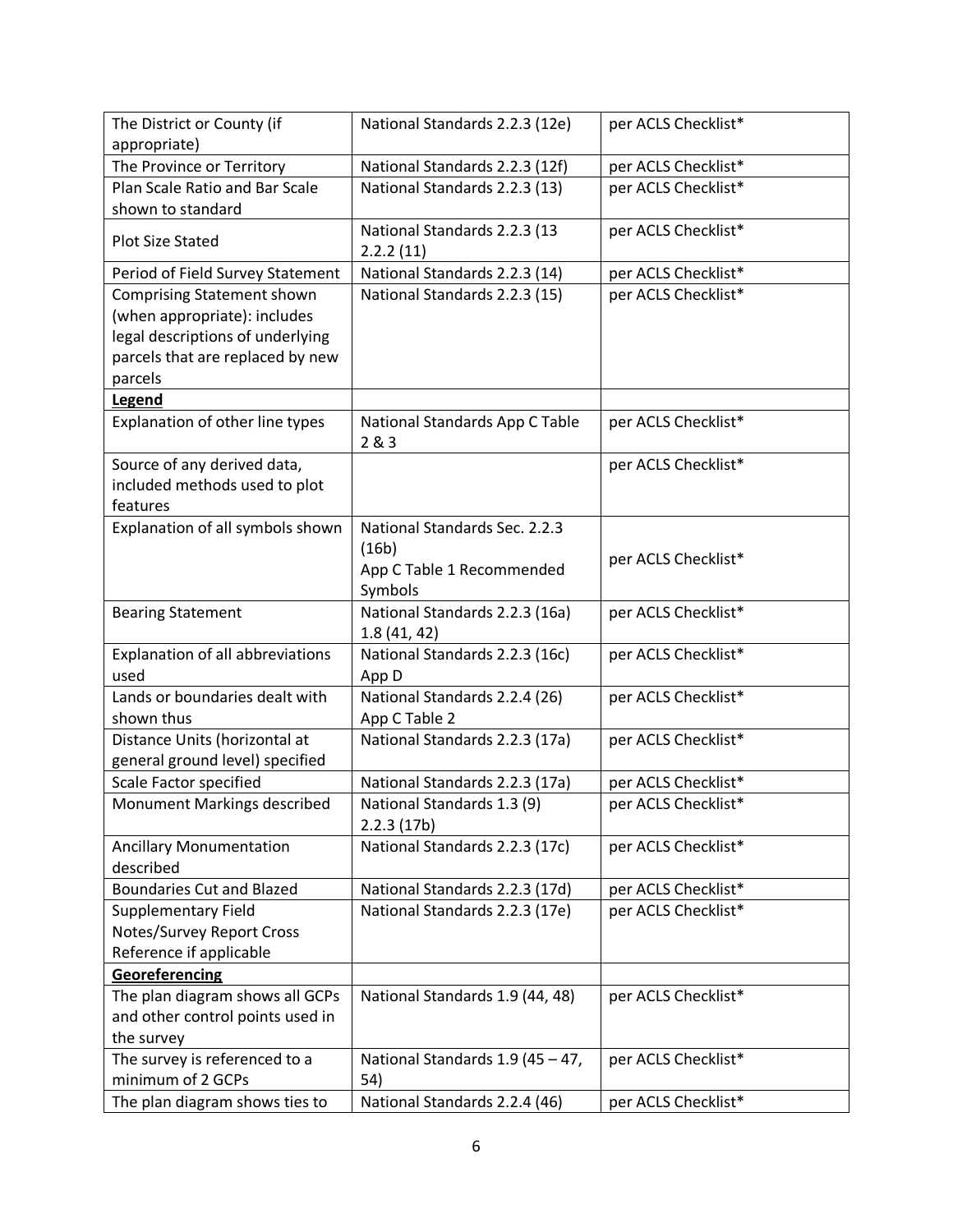| <b>GCPs</b>                                                |                                           |                     |
|------------------------------------------------------------|-------------------------------------------|---------------------|
| Table of coordinates of all GCPs                           | National Standards 2.2.4 (47)             | per ACLS Checklist* |
| and any other control survey                               |                                           |                     |
| monuments shown                                            |                                           |                     |
| The coordinate projection shown                            | National Standards 2.2.4 (47a)            | per ACLS Checklist* |
| The zone of the coordinate                                 | National Standards 2.2.4 (47b)            | per ACLS Checklist* |
| system shown                                               |                                           |                     |
| The combined scale factor for                              | National Standards 2.2.4 (47c)            | per ACLS Checklist* |
| each GCP shown                                             |                                           |                     |
| The estimated absolute accuracy                            | National Standards 2.2.4 (47d)            | per ACLS Checklist* |
| of all GCPs are stated in the                              |                                           |                     |
| coordinate table                                           |                                           |                     |
| The survey is geo-referenced                               | National Standards 1.9 (43)               | per ACLS Checklist* |
| with respect to the NAD83                                  |                                           |                     |
| (CSRS)                                                     |                                           |                     |
| The version (epoch) of the NAD                             | National Standards 2.2.4 (47e)            | per ACLS Checklist* |
| 83 (CSRS) datum used is shown<br>A statement regarding how | 1.9(51)<br>National Standards 2.2.4 (47f) | per ACLS Checklist* |
| coordinates were obtained and                              |                                           |                     |
| how any adjustment was                                     |                                           |                     |
| performed is shown on the plan                             |                                           |                     |
| Location of GCPs included on the                           | National Standards 2.2.4 (48)             | per ACLS Checklist* |
| Key Plan (if required for clarity)                         |                                           |                     |
| The ellipsoid height of each GCP                           | National Standards 1.9 (52)               | per ACLS Checklist* |
| is shown                                                   |                                           |                     |
| The estimated absolute accuracy                            | National Standards 1.9 (49)               | per ACLS Checklist* |
| of GCPs are 0.10 metres or                                 |                                           |                     |
| better                                                     |                                           |                     |
| All GCPs are physically marked                             | National Standards 1.9 (44, 48)           | per ACLS Checklist* |
| on the ground                                              |                                           |                     |
| Absolute Accuracy of Survey is                             | National Standards 1.10 (55, 57,          | per ACLS Checklist* |
| 0.20 metres or better                                      | 58)                                       |                     |
|                                                            | 1.9(53, 54)                               |                     |
| GCPs are geo-referenced by an                              | National Standards 1.9 (50)               | per ACLS Checklist* |
| approved method                                            |                                           |                     |
| GCP points are labeled with                                | National Standards App 3 Table 1          | per ACLS Checklist* |
| "GCP" on diagram                                           |                                           |                     |
| Georeferenced to absolute                                  | National Standards 11.3 (9, 13)           | per ACLS Checklist* |
| accuracy in accordance with 11.3                           |                                           |                     |
| $(9)$ and $(13)$                                           |                                           |                     |
| <b>Signatures</b>                                          |                                           |                     |
| Digital Seal on Electronic                                 | National Standards 2.2.7 (53)             | per ACLS Checklist* |
| Documents                                                  |                                           |                     |
| <b>SGB Endorsement block shown</b>                         | Available on the Project Details          | per ACLS Checklist* |
| All Necessary land administrator                           | page in MyCLSS<br>See specimen plans      | per ACLS Checklist* |
| and planning endorsement block                             |                                           |                     |
|                                                            |                                           |                     |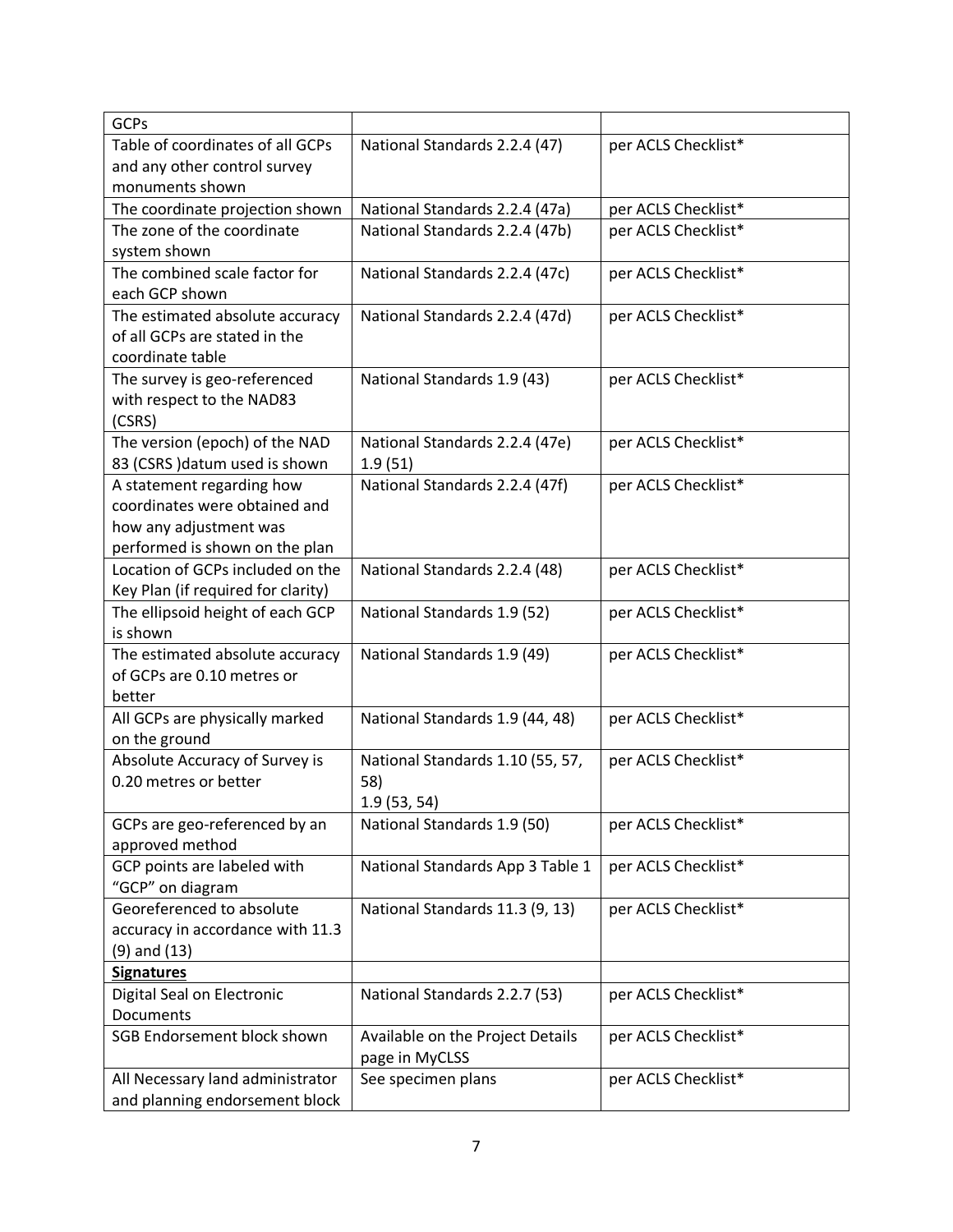| shown                                           |                                  |                     |
|-------------------------------------------------|----------------------------------|---------------------|
| Ownership of all lands dealt with               | Practice Manual Sec. 2.1         | per ACLS Checklist* |
| have been researched and                        |                                  |                     |
| determined                                      |                                  |                     |
| SGB File No. And Reference No.                  | See specimen plans               | per ACLS Checklist* |
| Appropriate Endorsements and                    | National Standards 2.2.6 (51)    | per ACLS Checklist* |
| Affidavits                                      | 14.7 (70)                        |                     |
| Surveyor's Certification and Seal;              | National Standards 2.2.3 (18)    | per ACLS Checklist* |
| <b>Certified Correct</b>                        | <b>Practice Manual</b>           |                     |
|                                                 | Sec. 1.29 (37{1})                |                     |
|                                                 | Sec. 1.31 (a)                    |                     |
| Date of Certification matches the               | National Standards 1.31 (b)      | per ACLS Checklist* |
| date the plan is issued                         |                                  |                     |
| <b>Plan Diagram</b>                             |                                  |                     |
| North arrow shown and diagram                   | National Standards 2.2.4 (19)    | per ACLS Checklist* |
| oriented so that north points                   |                                  |                     |
| toward top of plan                              |                                  |                     |
| Connect to legal survey fabric<br>within 300 m. | National Standards 1.11 (59)     | per ACLS Checklist* |
| Evidence used to support placed                 | National Standards 1.6 (26)      | per ACLS Checklist* |
| monumentation is shown                          |                                  |                     |
| All lost or disturbed monuments                 | National Standards 1.5 (14)      | per ACLS Checklist* |
| used in this survey have been re-               |                                  |                     |
| established (Re-est)                            |                                  |                     |
| All bent or obliterated                         | National Standards 1.5 (16)      | per ACLS Checklist* |
| monuments used in the survey                    |                                  |                     |
| have been restored (Res)                        |                                  |                     |
| Authorized monumentation was                    | National Standards 1.2 (3, 5, 6) | per ACLS Checklist* |
| used and is described in the                    |                                  |                     |
| legend                                          |                                  |                     |
| Table of coordinates of main                    | National Standards 2.2.4 (26)    | per ACLS Checklist* |
| monuments                                       |                                  |                     |
| Monuments of a previous survey                  | National Standards 1.6 (28)      | per ACLS Checklist* |
| that have been deemed of no                     |                                  |                     |
| value have been removed                         |                                  |                     |
| The areas of each parcel, road,                 | National Standards 2.2.4 (31)    | per ACLS Checklist* |
| R/W's etc. are shown to the                     | App B Table 2                    |                     |
| required precision                              |                                  |                     |
| Unsurveyed road forming                         | National Standards 2.2.4 (25)    | per ACLS Checklist* |
| boundary of lands dealt with                    | 1.6(27)                          |                     |
| correctly                                       |                                  |                     |
| All monuments are marked in                     | National Standards 1.3 (7-9)     | per ACLS Checklist* |
| accordance with current<br>standards            |                                  |                     |
| Descriptions of the types,                      | National Standards 2.2.4 (42)    | per ACLS Checklist* |
| condition and markings of                       |                                  |                     |
| monuments used in the survey                    |                                  |                     |
|                                                 |                                  |                     |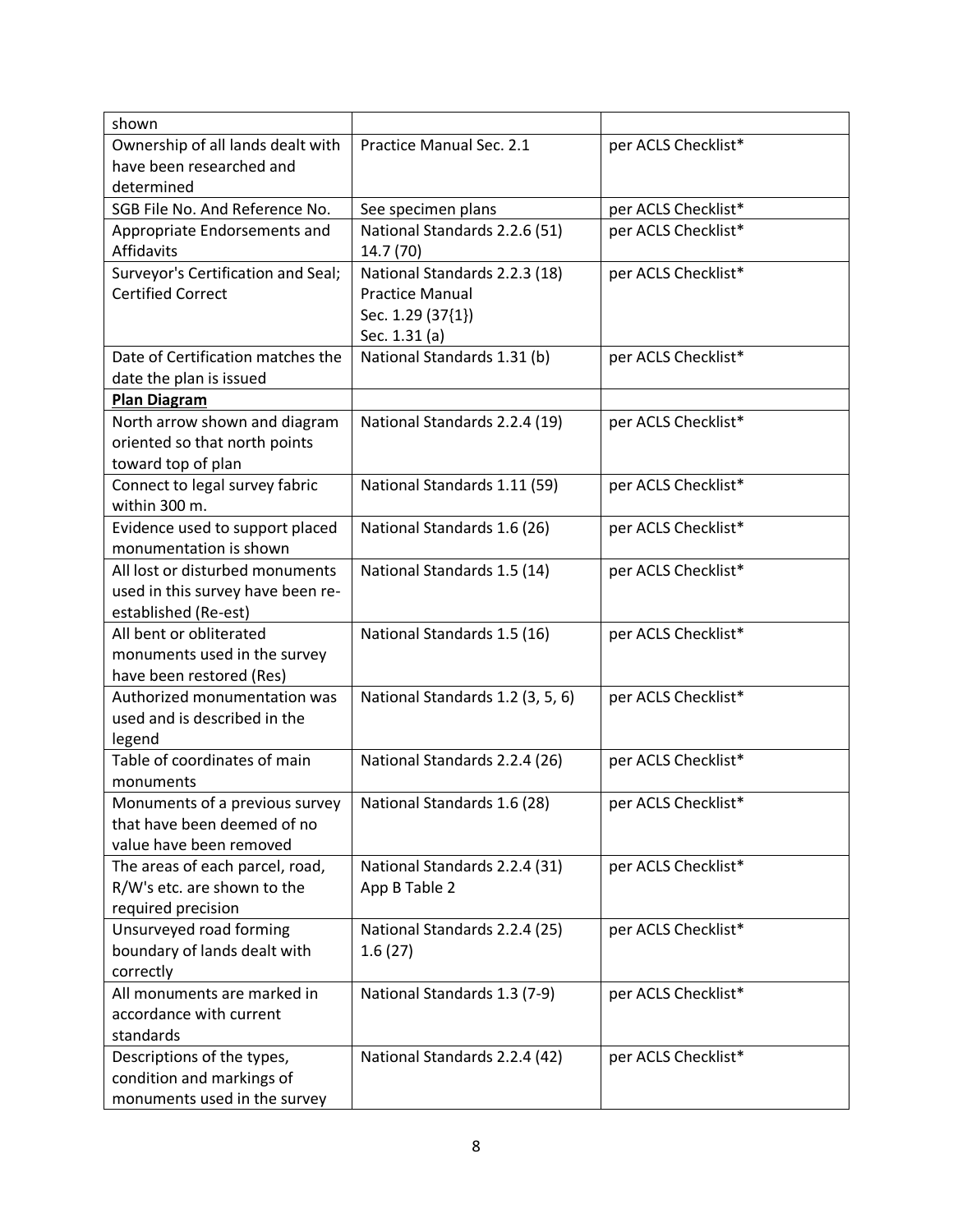| Detail, tables, insets required for<br>clarity                                                                                                       | National Standards 2.2.4 (22)                  | per ACLS Checklist* |
|------------------------------------------------------------------------------------------------------------------------------------------------------|------------------------------------------------|---------------------|
| Ancillary monumentation is used<br>and the type and position is<br>depicted on the plan                                                              | National Standards 1.4 (10-12)                 | per ACLS Checklist* |
| Grid bearings and ground<br>distances shown between<br>monuments unless otherwise<br>specified                                                       | National Standards 2.2.4 (21, 27,<br>28)       | per ACLS Checklist* |
| Curve Data shown                                                                                                                                     | National Standards 2.2.4 (29)                  | per ACLS Checklist* |
| No traverse lines, offsets or<br>radial ties. Unless fundamental<br>to the survey e.g. OHWM                                                          | National Standards 2.2.4 (30)                  | per ACLS Checklist* |
| Width of road, R/W or easement<br>dealt with and the name of the<br>street if known                                                                  | National Standards 2.2.4 (32)                  | per ACLS Checklist* |
| Parcel Designation shown (Lot,<br>Block, Road, RW, Quad, etc)                                                                                        | National Standards 2.2.4 (33)                  | per ACLS Checklist* |
| Adjacent parcels and plan<br>numbers shown, boundaries<br>shown with dashed lines except<br>solid where measured                                     | National Standards 2.2.4 (34)<br>App C Table 3 | per ACLS Checklist* |
| Underlying parcels and plan<br>numbers are in phantom or<br>broken                                                                                   | National Standards 2.2.4 (35)                  | per ACLS Checklist* |
| Limited rights which have<br>registered land interests<br>affecting the lands dealt with are<br>shown                                                | National Standards 2.2.4 (37)                  | per ACLS Checklist* |
| All evidence searched for or<br>placed reported on plan. Denote<br>FNE when no evidence found of<br>previously existing monuments                    | National Standards 2.2.4 (41)                  | per ACLS Checklist* |
| Description of the types of<br>control monuments                                                                                                     | National Standards 2.2.4 (44)                  | per ACLS Checklist* |
| Monument every km or as<br>otherwise specified                                                                                                       | National Standards 1.6 (19b)                   | per ACLS Checklist* |
| Nature and position of features<br>close to boundaries are shown                                                                                     | National Standards 2.2.4 (36)<br>1.11(60)      | per ACLS Checklist* |
| Reason for witness monuments<br>and witness markings shown                                                                                           | National Standards 1.6 (23, 24)<br>1.3(8)      | per ACLS Checklist* |
| Dimensions of existing<br>boundaries agree within<br>accuracy requirements with<br>previous survey with<br>discrepancies being shown and<br>reported |                                                | per ACLS Checklist* |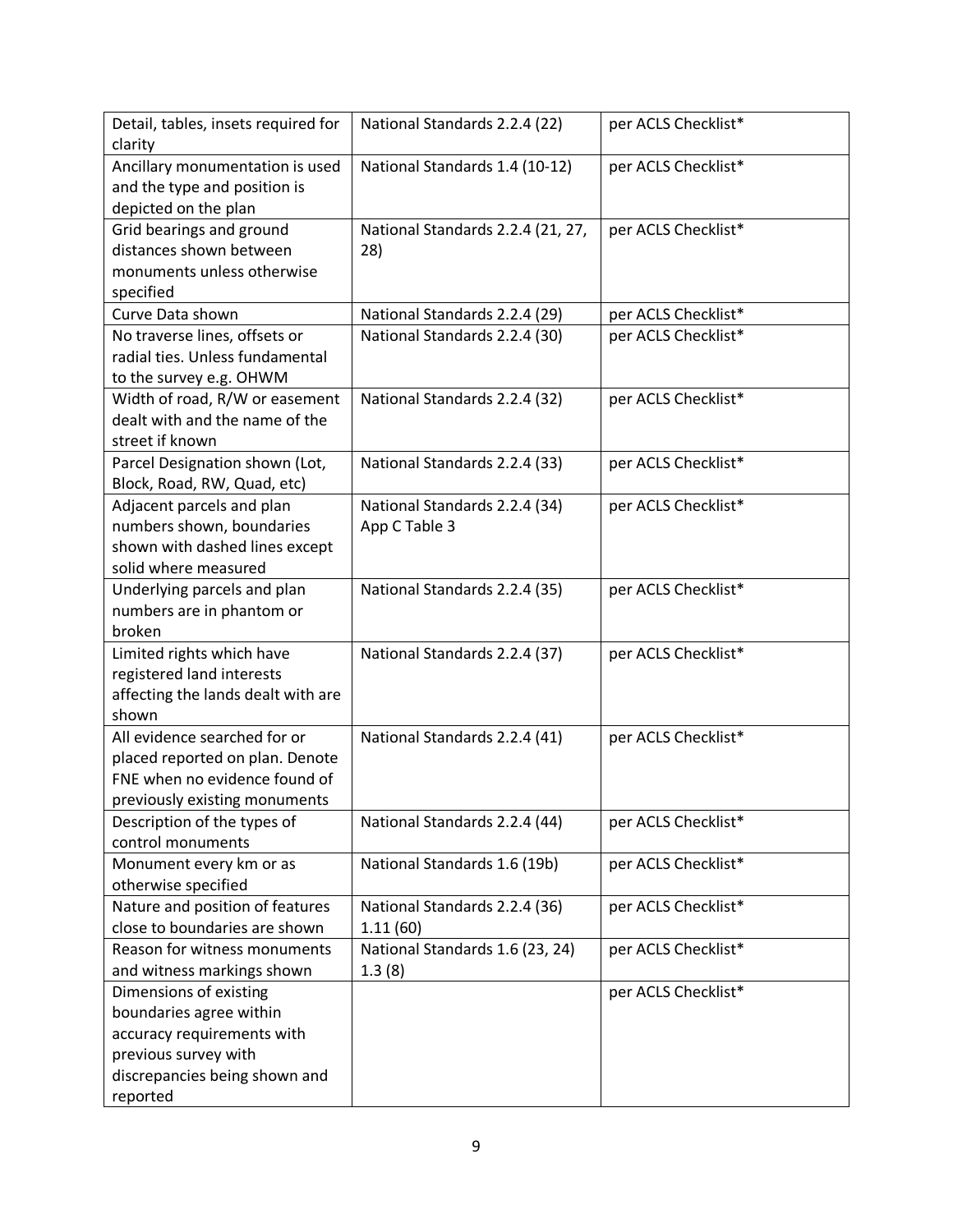| New Parcels, boundary                                  | National Standards 1.6 (19, 20)     | per ACLS Checklist* |
|--------------------------------------------------------|-------------------------------------|---------------------|
| retracements and intersections                         |                                     |                     |
| are marked by required                                 |                                     |                     |
| monumentation                                          |                                     |                     |
| All Water Bodies within lands                          | National Standards 2.2.4 (36)       | per ACLS Checklist* |
| dealt with shown in dashed lines                       |                                     |                     |
| Names of water bodies shown                            | National Standards 2.2.4 (38)       | per ACLS Checklist* |
| Plan shows which lines have                            | National Standards 1.7 (29-36)      | per ACLS Checklist* |
| been cut and blazed according to                       | 14.2 (29)                           |                     |
| current standards                                      |                                     |                     |
| Access is shown to each lot dealt                      | National Standards 2.2.4 (39)       | per ACLS Checklist* |
| with by the plan (if not apparent)                     |                                     |                     |
| (First Nation Lands)                                   |                                     |                     |
| The full extent of the lot                             | National Standards 2.5.4 (6)        | per ACLS Checklist* |
| containing ROW is depicted on                          |                                     |                     |
| the plan (or key plan)                                 |                                     |                     |
| Plan shows line markers placed                         | National Standards 1.7 (37-40)      | per ACLS Checklist* |
| on boundaries                                          |                                     |                     |
| Right of way is monumented in                          | National Standards 1.6 (22)         | per ACLS Checklist* |
| accordance with current                                |                                     |                     |
| standards                                              |                                     |                     |
| The area of the ROW/road                               | National Standards 2.5.4 (10)       | per ACLS Checklist* |
| specified on plan                                      |                                     |                     |
| <b>Background Information</b>                          |                                     |                     |
| Key Plan and Large Scale Detail                        | National Standards 2.2.4 (24)       | per ACLS Checklist* |
| insets oriented with diagram<br>Dashed lines used when |                                     | per ACLS Checklist* |
| depicting surrounding lot fabric                       | National Standards App C Table<br>3 |                     |
| Key Plan shown                                         | National Standards 2.2.4 (23)       | per ACLS Checklist* |
| Names of places, features and                          | National Standards 2.2.4 (38)       | per ACLS Checklist* |
| roads shown                                            |                                     |                     |
| Parcel Remainders shown                                | National Standards 2.2.5 (49, 50)   | per ACLS Checklist* |
| Reserve / park boundaries                              |                                     | per ACLS Checklist* |
| labeled on plan (if applicable)                        |                                     |                     |
| Name and Number of Reserve                             |                                     | per ACLS Checklist* |
| on body of plan (if applicable)                        |                                     |                     |
| <b>Plan Legibility, Format</b>                         |                                     |                     |
| Plan clearly documents the                             | National Standards 2.2.1 (5)        | per ACLS Checklist* |
| nature and position of the                             |                                     |                     |
| boundaries dealt with by the                           |                                     |                     |
| survey                                                 |                                     |                     |
| Plan is well organized,                                | National Standards 2.2.2 (6)        | per ACLS Checklist* |
| uncluttered with good choice of                        |                                     |                     |
| layout and space utilization                           |                                     |                     |
| Spelling correct (Band Names                           |                                     | per ACLS Checklist* |
| and Places)                                            |                                     |                     |
| Plotting to scale                                      | National Standards 2.2.2 (7, 11)    | per ACLS Checklist* |